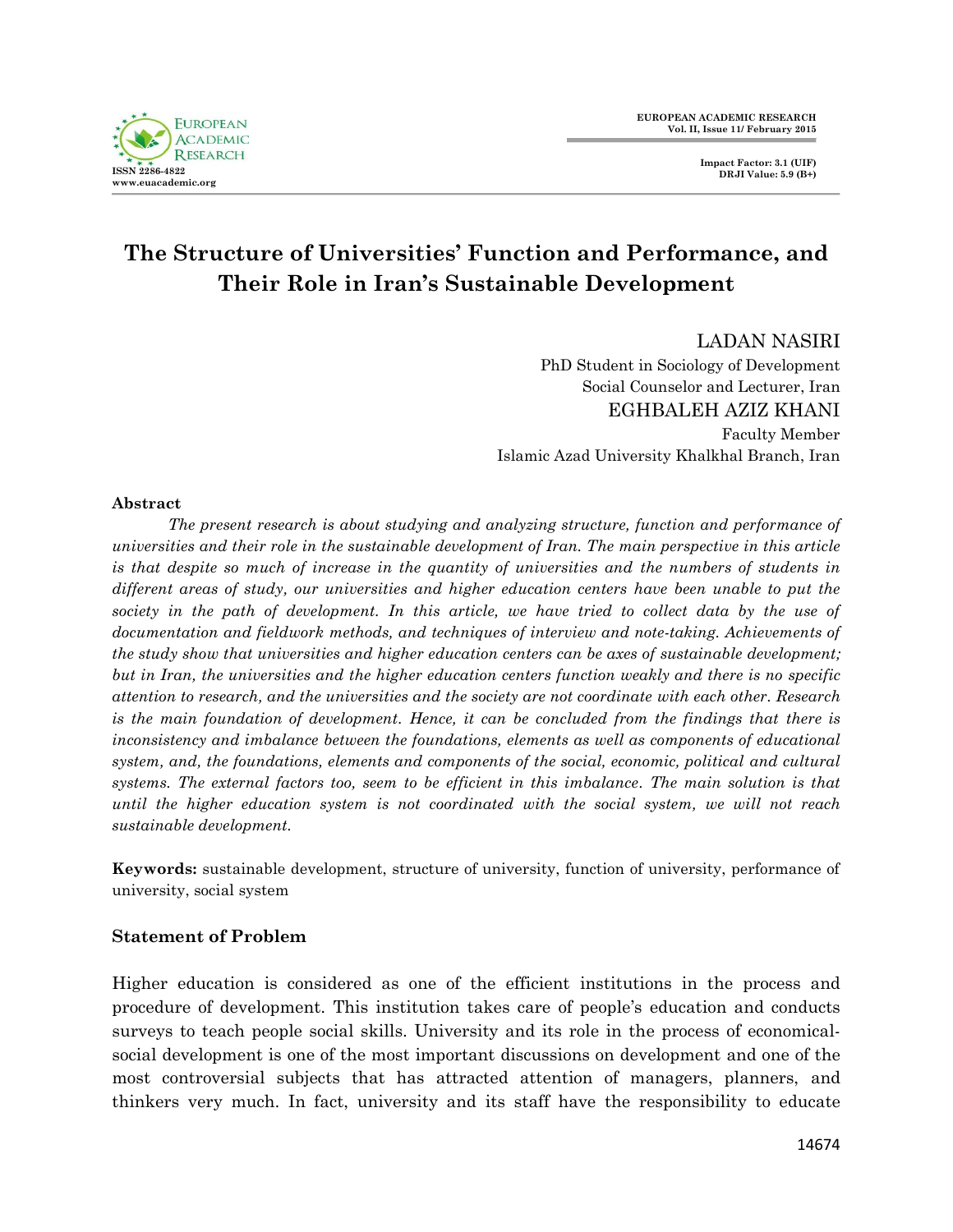#### **Ladan Nasiri, Eghbaleh Aziz Khani- The Structure of Universities' Function and Performance, and Their Role in Iran's Sustainable Development**

human forces and create the academic environment, and their performance is the main indicator of production and development. University, as a social organization, plans and carries out programs in order to fulfill the requirements of the society. Generally, one of the important factors in development is the desirable and productive function and performance of universities and their connection to the requirements of the society. In the developed countries, this connection exists, but in the undeveloped countries, university and the society do not move in the same direction for creation of inborn and stable development. In Iran, on the one hand, the university management does not have the full authority and functions of the university are generally educative rather than being various and multiple. The social organizations and institutions do not have connections with each other. Our universities in Iran are separated from the production and service sections. They have solid and inflexible curriculums and instead of paying attention to professional education, they rely on traditional education. There is no demand for training the staff in the job market. On the other hand, our sciences at universities are not applied sciences and planning is not based in organized forms. Our researches in Iran are mostly subject researches instead of cross-subject and ultra-subject ones. Most sensitivity is on internal judgments rather than on external realities (Seifullahi, 2007).

#### **Necessity and Importance**

Considering the stated issues and regarding the following elements: the fact that no serious steps have been taken in this direction because university is considered as one of the factors of development and application of advanced technology and the required awareness for planning and solving problems are all duties and functions of universities; and on the other hand, there is a direct relationship between university and development in different aspects i.e. social, economic and political issues of every country so much so that we can say university is the fundamental factor for creation of understanding, knowledge and empowering of the country and is considered as a powerful and to some extent sustainable, considering the fact that development has fundamental bases like machinery, human resources, organization and information whose interrelations lead to development and among these bases, man plays the axial role and application of most modern machinery is not possible without human resources, the fact that sustainable development cannot be achieved without professional teaching and reciprocal relationship between university and the society, and function and performance of university can be influential in sustainable development especially after the Islamic Revolution due to increase of students and universities and quantitative rise of students, it is necessary to deal with these issues to create interrelations between university and the society and create sustainable development which is possibly achievable in this way.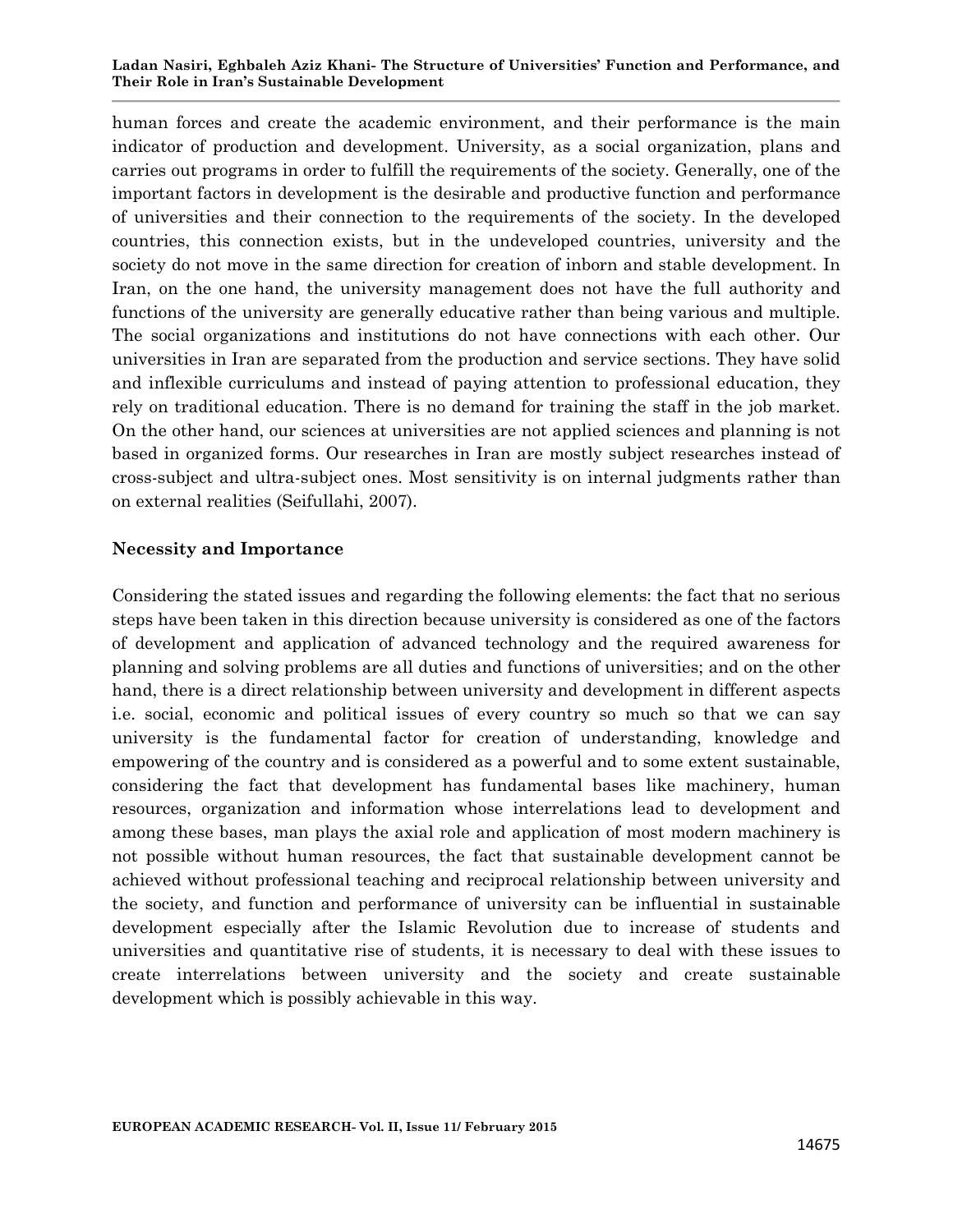## **Objectives**

Considering the statement of problem, importance and necessity of the research, the objectives are as follows:

- 1. Studying and evaluating the structure, function and performances of university
- 2. Studying and evaluating the social reasons and factors that are influential on structure, function and performance of university and its role in the sustainable development of Iran
- 3. Presenting functional and applicable solutions for betterment of structure, function and performance of university and its influence on the sustainable development of Iran.

## **Theoretical Literature**

## **Habermas and the Theory of Rationalism in Relative Action**

Habermas deals with the role of university and students very well, stating that, university, as an institution, has to bring up the individuals as critics and give them the right to criticize freely and believes that students are not like industrial laborers and have the right to criticize. In addition to teaching and propagating this attitude, the universities should carry out researches and surveys, and also transfer this attitude to channels of industry, armament and social welfare and increase self-awareness of students. In the universities of Iran, except for education, none of these factors are available.

University should give the students the right to choose, should empower them to do research about every subject and participate in the solving of the society problems so that they can, at least, apply their learning for fulfilling the requirements of the society. We hope that as an institution, university can take steps towards sustainable development and can help the society (*The Role of University in Social Development*: 2004, 122)

## **James Counter's Theory of Function of University**

According to his perspective, the present world relies on three fundamental functions i.e. production of knowledge or research, transference of knowledge or education, and propagation or spread of knowledge or service. Transference of knowledge is considered as one of the three main functions of university. The contemporary industrial and developed world expects that its universities should firstly be the producers of modern knowledge and then transfer the old and new scientific discoveries to the new generations; and secondly, introduce the results of these findings to the society. In Iran, none of these stages have been fulfilled properly and in accordance with the requirements of the society (*The Role of University in Social Development*: 2003, 137).

## **The Hierarchical Sibrentik Theory of Parsons**

**EUROPEAN ACADEMIC RESEARCH- Vol. II, Issue 11/ February 2015** If we are to determine the position of university among the cultural, social, political and economic subsystems, this position should be looked for among the cultural subsystems i.e. the position which supervises and controls other subsystems through a system of values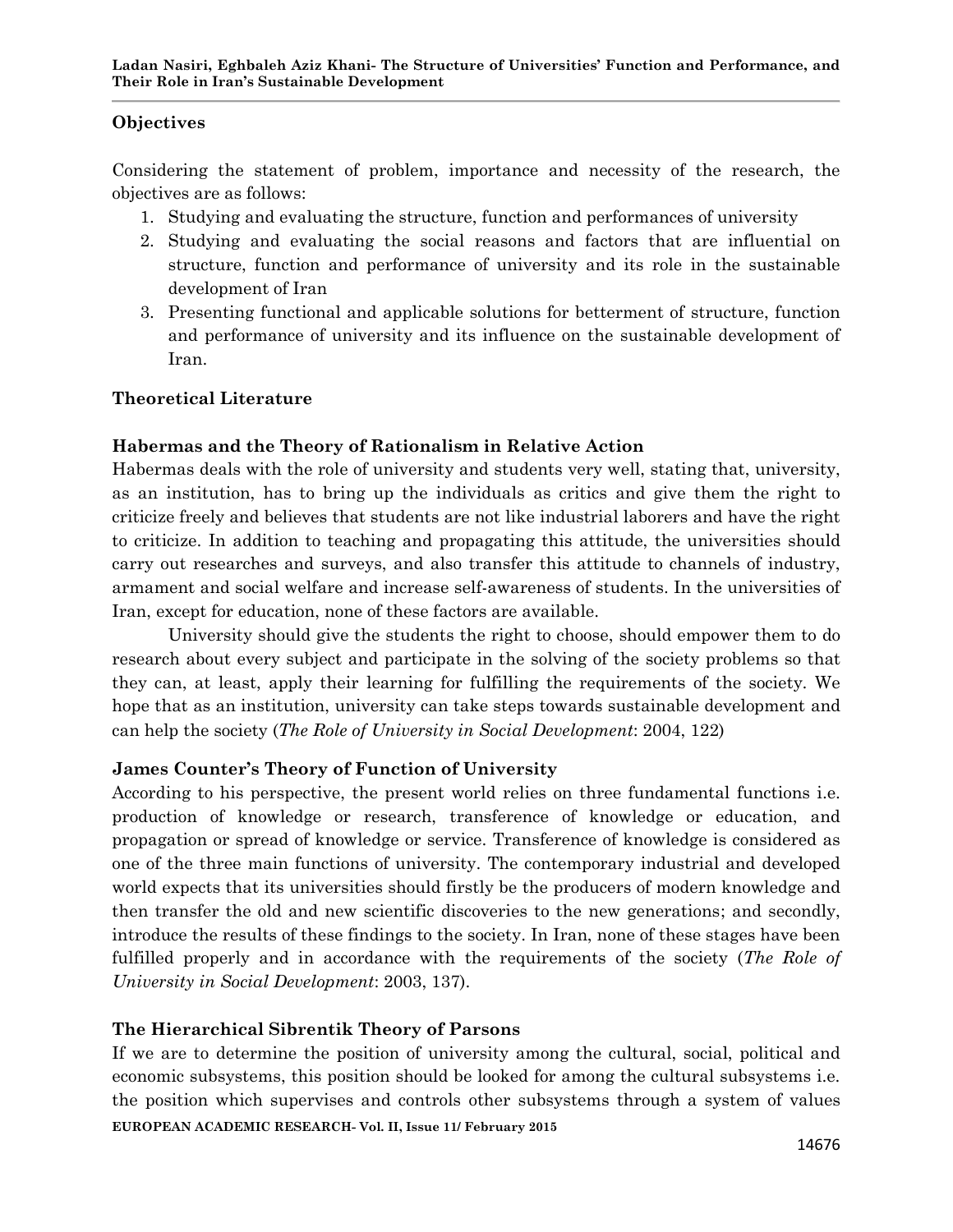and norms that produces knowledge and information. Of course, it must be considered that the whole position of cultural subsystem in the general system of actions is not limited to university, but other realms and centers which are idea-makers and culture-makers should be considered as well. But anyhow, the position of university is a cultural position.

# **Richard Smith's Theory of the Concepts of University and the Requirements of the Contemporary Society**

In the  $21<sup>st</sup>$  century, there are lots of expectations from universities in all countries. They have to be responsible against a great range of requirements which are sometimes contrary to each other. This is not only based on external requirements, but is based on internal traditions as well.

Firstly, the university is considered as a member of nation-country. Secondly, it fulfills the local, national as well as economic requirements. University has global and international dimensions and has to be accountable about subjects like: justice and sustainable development. Graduates of the university should be citizens of the earth; the higher education system should prepare the society with citizens who have perspectives and commitments. On this basis, the university should not have abstract attitude; and its courses and researches should not have little role and relationship with the related society. In the meantime, university has to be responsive to the global issues (Stilphen 2010, 56).

## **Seifullahi's Attitude and the Performance of the Country's Higher Education**

The country's higher education system, with a long academic background, high statistics of specialized academic studies and number of students in all academic subjects, quantitative development of educational and research institutes, their interest in development, and despite the fundamental attention of the high authorities of the society to education in the Islamic Republic of Iran, has been unable to have a productive and appropriate performance. This doesn't mean that the carried out efforts and struggles in the society are overlooked or they were ineffective, and that achievements of universities as well as governmental and non-governmental educational centers were useless, but the expectations and prospects of people, experts and the social planners from the higher education system are so.

So many years after the Islamic Revolution, the higher education system has to have a fruitful performance in education, research, inborn and technological knowledge, and technology, so that the plans of development are placed along the direction of sustainable development in order to fulfill the educational requirements. Because of the downfall in the quality of educational system, deep shortages in training, refinement of qualifications and manners of students, students' lack of interest, increase of university teachers with degrees lower than PhD, the universities have not had an affective and appropriate performance in achieving the objectives of cultural revolution, people's expectations, and plans for sustainable cultural, social and economic development (Seifullahi, 2007, 27).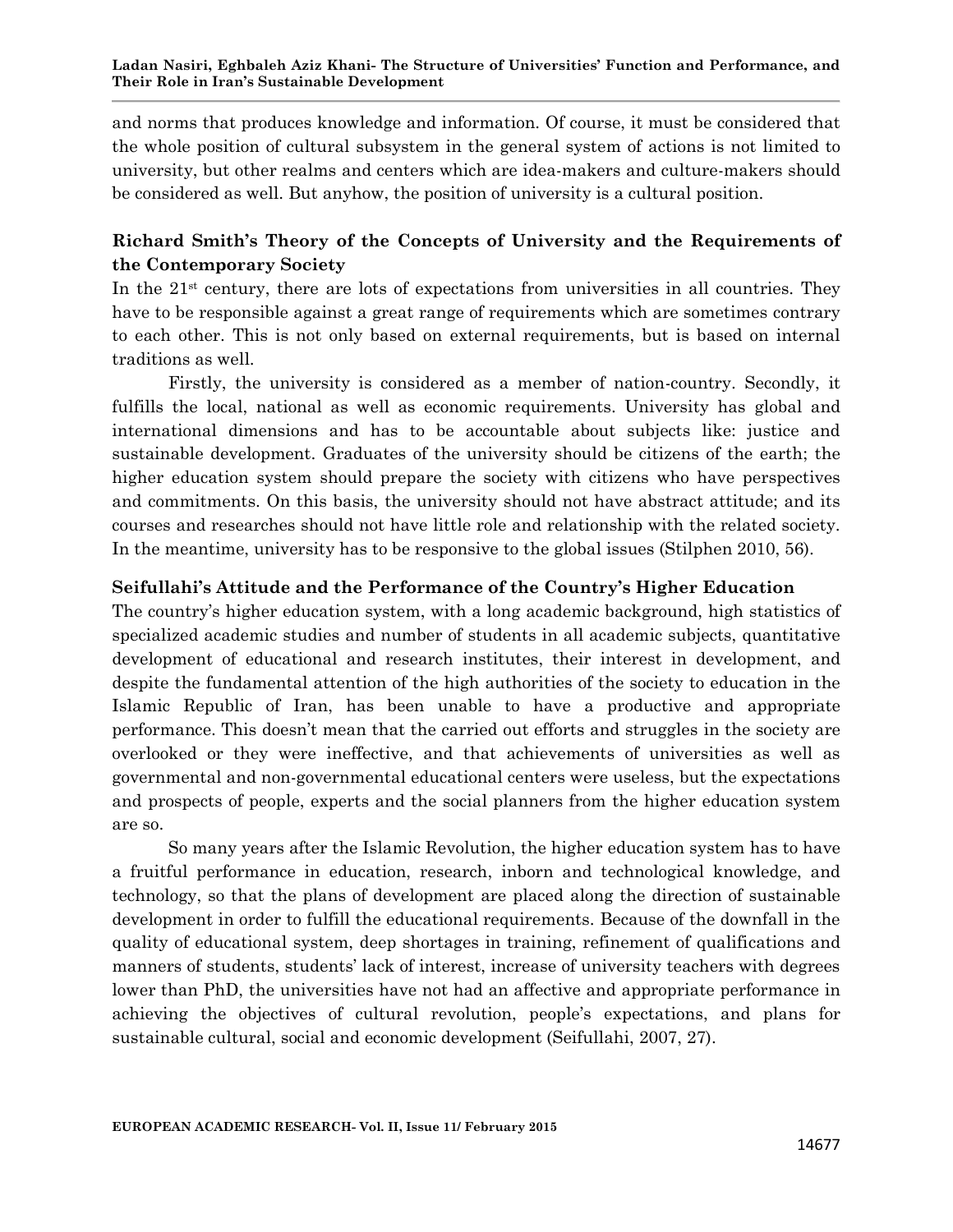## **Theoretical Framework**

Higher education in Iran, as a social institution and organization with a dissonant structure, function and performance, does not have the ability to respond to the requirements and necessities of the developing society. The structure of the higher education system in the country, during the recent decades, originates from the dissonant and unsustainable economic, social, political and cultural development which is the same in most surrounding countries.

There is no coordination between university and the society. University does not move in line with the requirements of the society, and most of our researches at universities are ostensible and non-applied. They cannot solve the problems of the society.

Our education at universities is narrative because of dissonant and inborn development. Most researches and thesis papers at our universities are carried out carelessly. There is a gap between the universities and the society, especially this gap is more observable in the sense that our graduates in Iran are facing the problems of unemployment, or doing jobs which are never related to the subjects they have studied and to their qualifications. On the other side, at our universities, the students are not taught skills and specializations. Our education is more narrative than applied.

Sustainable development requires universities whose function and performance originate from the needs and elements of the society, whereas in Iran, the society, universities, and the industries are not coordinate with each other.

At our universities, there is no such production of knowledge and information that can fulfill the requirements of the society. We are facing brain drain in the higher levels of education. This phenomenon itself leads to lack of development and it is also because of the lack of balanced and inborn development.

In these conditions, universities in Iran have been unable to have appropriate performances. Neither university trains skills, nor has the job market been identified.

In these conditions, our universities in Iran cannot solve any problems; neither can they help sustainable development. An academic system which itself is ill cannot have any role in development. Universities in Iran cannot play the roles assigned to them and play any role in solving problems of the country (Seifullahi: 2007)

## **Research Questions**

- 1. Why cannot university with its current structure have any role in sustainable development of the country?
- 2. Why cannot university with the current function have any role in sustainable development of the country?
- 3. Why cannot university with the current performance have any role in sustainable development of the country?
- 4. Why cannot university, as an educational organization, have any role in sustainable development of the country?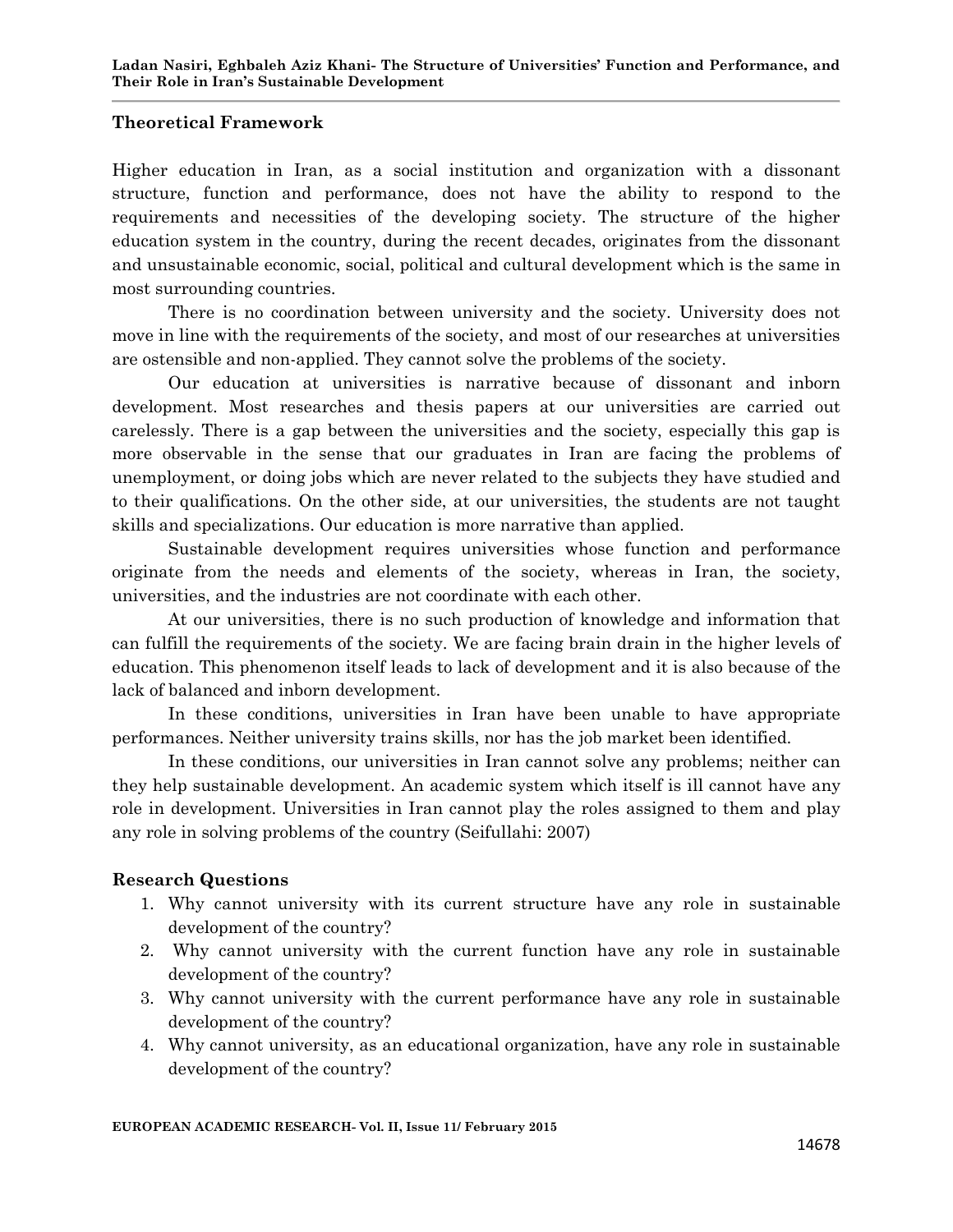#### **Variables of Research**

| Independent variables     | Dependent variables     |
|---------------------------|-------------------------|
| Structure of university   | Sustainable development |
| Function of university    | Sustainable development |
| Performance of university | Sustainable development |

## **Analytical and Theoretical Pattern**



# **Research Methodology and the Studied Society**

For the subject matter of the research, the two methods of documentation and field work are applied.

In the first method, in order to collect the required materials, the existing sources are applied to evaluate and compile primary research studies, statement of the problem, and theoretical basics and discussions are utilized.

In the second method, by the use of fieldwork, collection of the required data is carried out through observation and interview in order to reply research questions. Regarding the fact that the research subject matter has a qualitative aspect, the studied society is professors, students, researchers and social managers.

## **Research Achievements**

**EUROPEAN ACADEMIC RESEARCH- Vol. II, Issue 11/ February 2015** Research achievements show that the effects of different institutions and organizations have to be defined according to the objectives and have to be coordinated. We can expect that considerable events happen in different subjects in the country. Of course, these events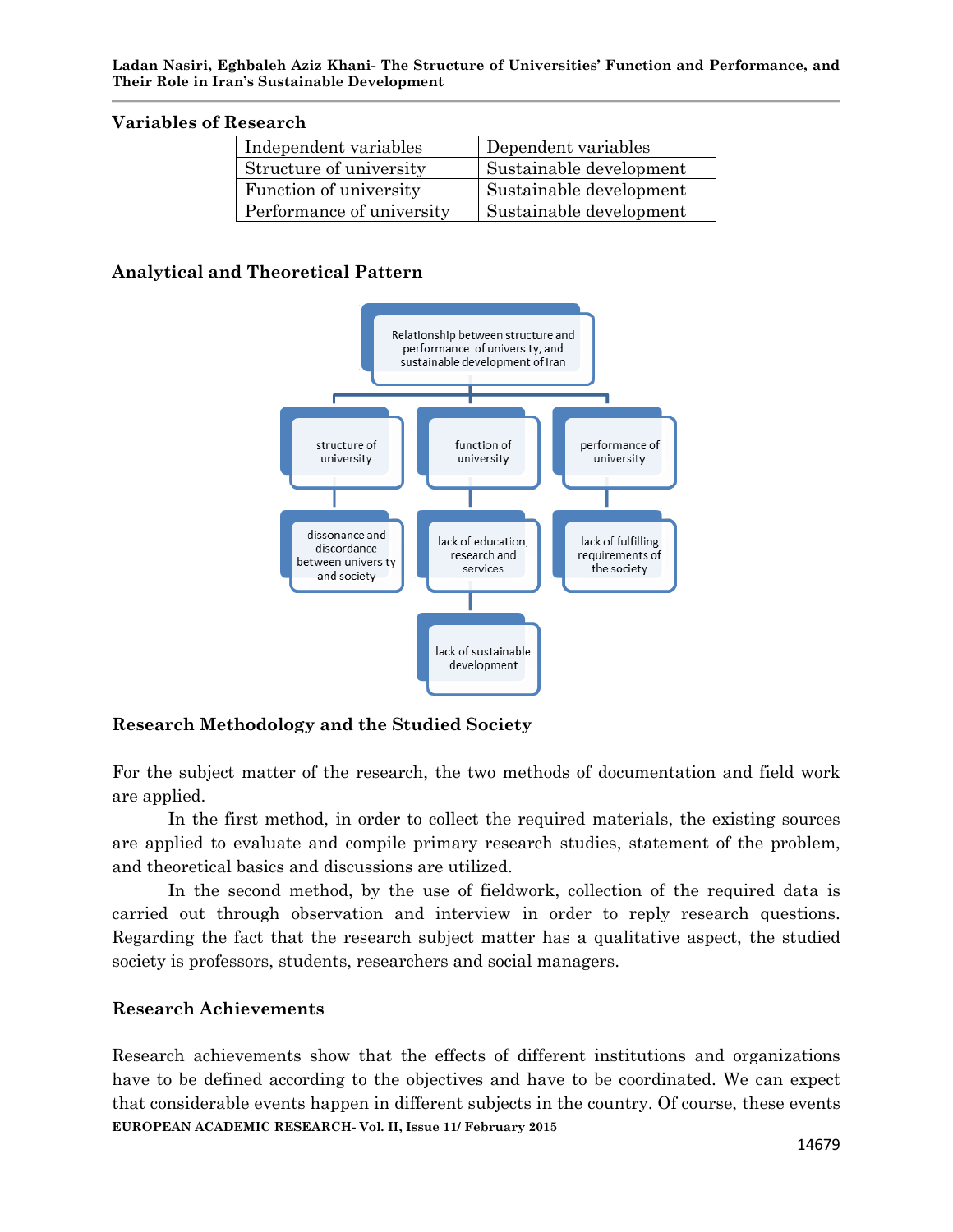about development will happen when the structures of university and the society are coordinated with each other. However, we can see some developments in some basic subjects; but in the humanities, because of incoherence with the requirements of the society and its imported nature, these sciences are not based on the structure of our society and have been unsuccessful in the process of development.

Function of university has many contexts. One is about propagation of thoughts, sciences and knowledge, and the other one is about production of the society's required force. We are facing lots of shortages and deficiencies in both contexts because of discordant and non-inborn development. Because of weakness in structure and function of universities, we have not been facing a desirable function at universities. Weak functions of universities include increase of the level of expectations, unemployment of the graduates, imbalance between education and training, etc.

One of the important reasons for this imbalance and lack of development is that Iran, as a system consisted of many discordant political, social, economic, national, cultural and climatic elements, is faced with lots of obstacles. Sustainable development needs foundations which universities in Iran are unable to identify and provide. This development depends on the exchanges between these two groups; if the political elites follow the scientific elites, this is where development is formed. University as an educational organization along with other organizations can be equipped with sustainable development, because sustainable development requires application and employment of education, technology and multilateral participation of people.

## **Findings of Research**

University and society have been unable to adjust themselves with the new conditions, and in Iran, the society is still unable to coordinate itself with the structure of the university; especially the humanities, which is an important column of sustainable development, has been politicized; and also independent research and survey at universities are very rare at universities. In Iran, the universities, independent of society, just act to fulfill the responsibility and finish their educational courses; and, there are no plans coordinated with and supervised by the universities. There is no permission for the students to participate in some subjects of humanities. Lots of the literati have problems with the political system and are not ready to cooperate with the political system. On the one hand, our universities have not properly understood the concept of sustainable development so that we can expect their well-informed participation in this subject. On the other hand, many universities admit students without any attention to the requirements of the society. After paying heavy expenses and getting graduated, the students come to know that the job market of that subject is fully saturated. These reveal the discordance between universities and the society, and the students take no advantage of the knowledge they have learned. According to the stated issues, there is no coordination between the universities and the society in Iran, and sustainable development appears when the social organizations move in coordination with the society and they have interrelations with each other.

**EUROPEAN ACADEMIC RESEARCH- Vol. II, Issue 11/ February 2015**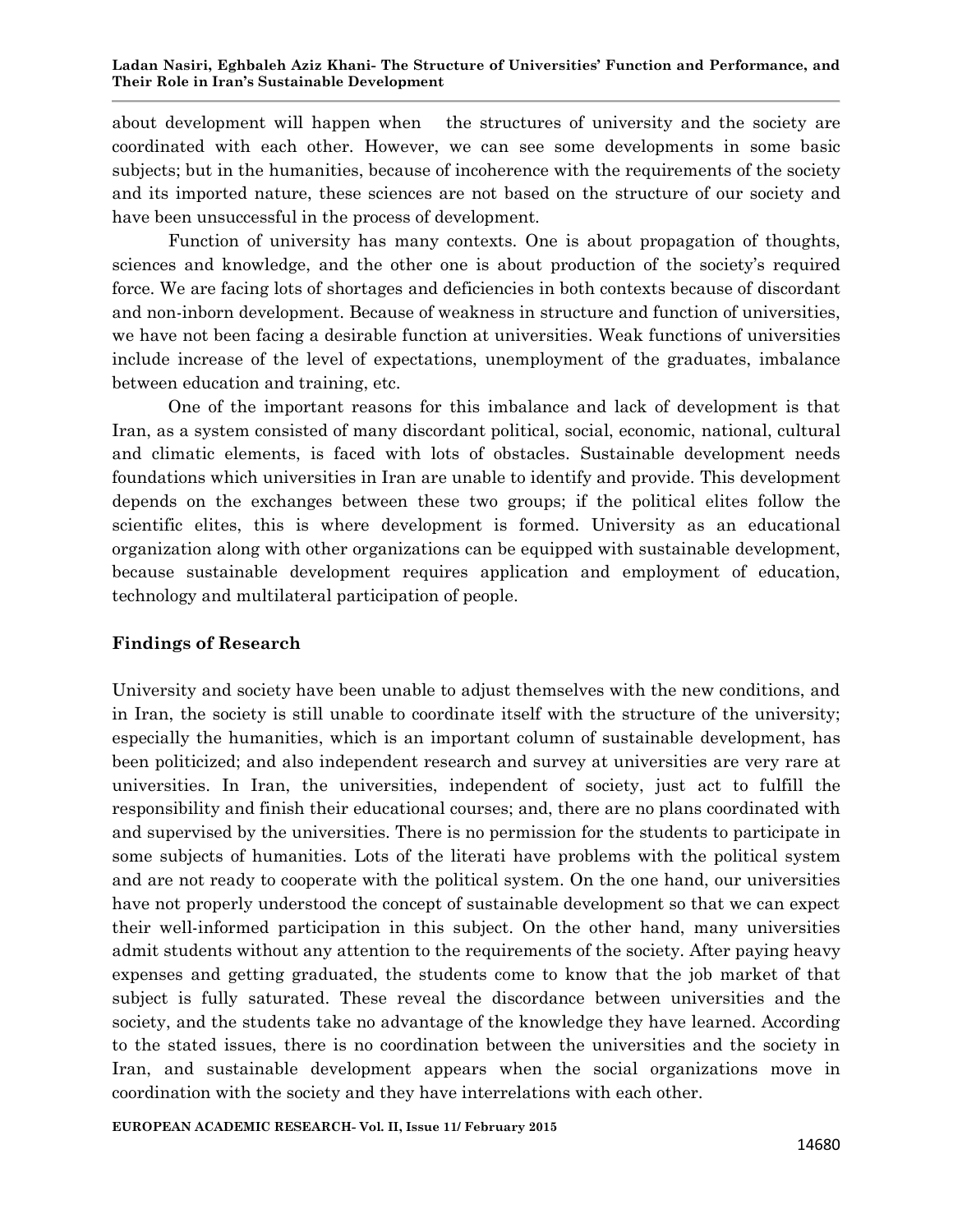#### **Ladan Nasiri, Eghbaleh Aziz Khani- The Structure of Universities' Function and Performance, and Their Role in Iran's Sustainable Development**

About the reasons and forms of universities' role in sustainable development, we have to say that discordance of principles, elements and components of higher education system with the principles, elements and components of economic, social, managerial, cultural, geographical and the public systems on the one side, and also external elements such as colonization, 19th century capitalism, cultural invasion and dominance of the western paradigms on the other side, have been influential on the scientific system of Iran. In the social system of Iran, we are facing heterogeneous economic structures like poverty, budget shortage in Ministry of Sciences, dependent economy, and lack of productive economy. In the cultural grounds, we face a heterogeneous culture that includes dominance of taskbased, relation-based, and superstitious culture over specialization-based and disciplinebased culture, domination of an oral culture and lack of productive thinking. In the field of management, despite having different sources of decision-making, quantitative increase of units, offices and managements, we are faced with the imposition of personal ideas and tastes, illusory requirements, and one-sided management. In the field of population too, we have a heterogeneous structure with a huge flood of *Konkor* participants, different ethnic groups, and young population structure. In the geographical field, we face heterogeneous principles and elements, discordance of the region and its needs with the university. These five elements of economic, cultural, managerial, population and geographical heterogeneity have been influential on the scientific system as well. The scientific system in Iran is facing the problems of degree-based attitude, lack of competence, lack of free space for research, quantity-based attitude, domination of theoretical knowledge, conservativeness, lack of sense of job creation, lack of maintaining behavioral norms in the scientific institutions, lack of axial attitude towards university and science, and the issue of copy right. The reasons for these shortages must be looked for in the discordance between these five elements of geographical, population, economic, cultural and managerial issues. The results rising from these are lack of sustainable and balanced development as well as internalseeking which we are observing today.

## **Conclusion**

From the achieved findings, we can conclude that there is no coordination between university and society in Iran. Universities with imbalanced and inappropriate structures, do not have good function and performance, and are still unable to identify the requirements of the society, so that they can try to fulfill these requirements and necessities at universities. On the other hand, in our society, the weak and strong points are still unknown for the authorities so that they can help remove them through academic research and studies.

**EUROPEAN ACADEMIC RESEARCH- Vol. II, Issue 11/ February 2015** In Iran, still the society and university have not been able to move alongside each other, especially in the fields of humanities, we are still facing problems like unemployment of graduates, lack of their research to solve problems of the society, and mere degree-based attitude. Our universities in Iran are facing problems like imbalance between education and training, high expectations of the graduates, unemployment of the graduates, lack of specialization and brain drain. These are proofs to lack of development and impracticality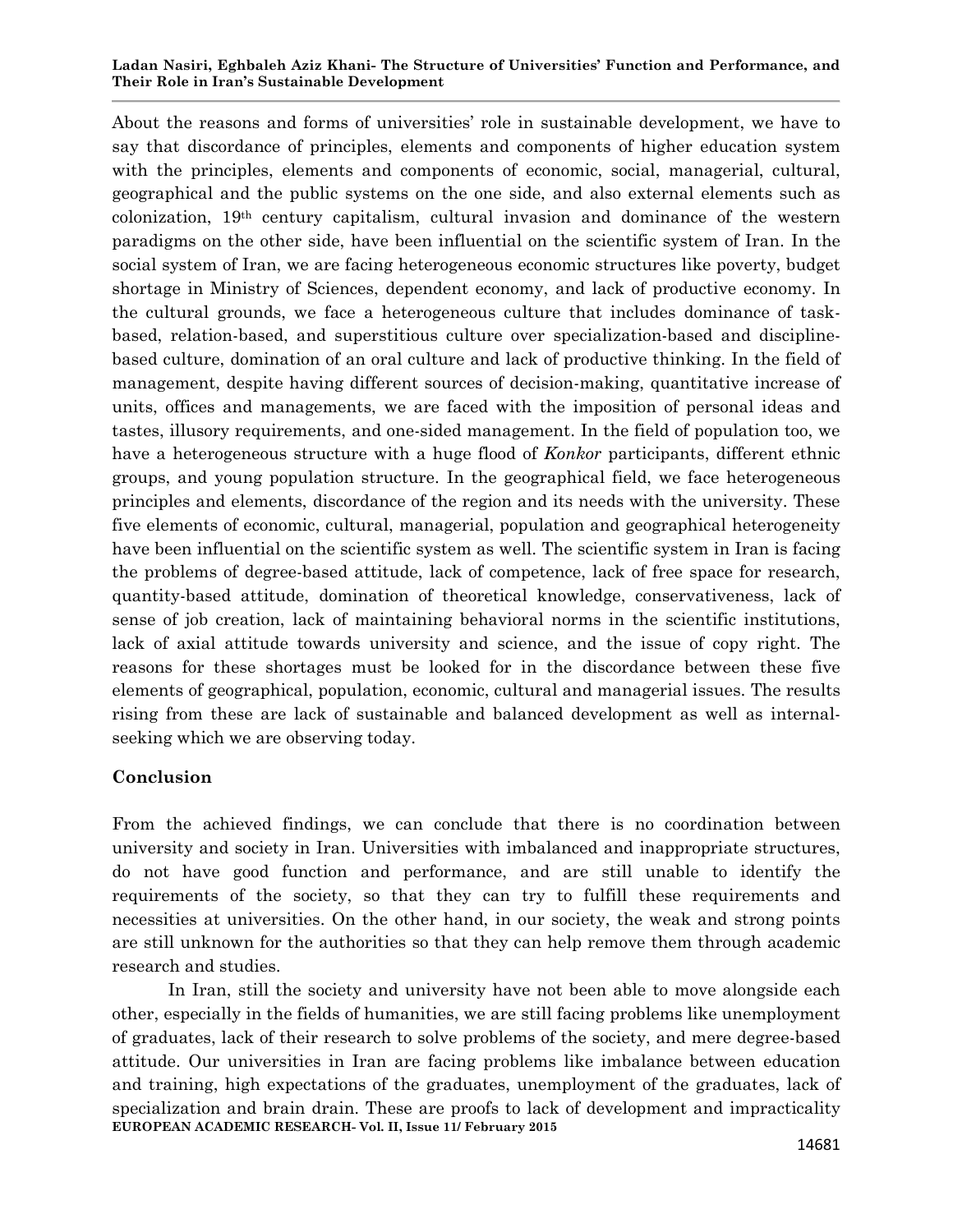of the educational and academic system. Despite the quantitative increase of educated people in every academic field, because of lack of attention to quality of educational system, lack of advanced technology due to lack of specialization at universities, and because research at our universities is ostensible and abstract and has no specific place in solving or identifying problems, and on the other side, planning at universities is not coordinated with the requirements of the society, most subjects are blind imitation of western patterns i.e. they are taught at universities without the society requiring them, these discordances have led to lack of balanced and sustainable development in Iran. Universities have been unable to help increase sustainable development of the country in these fields, and put the country on the path of balanced and coordinated development according to the requirements and components of the society. The reasons of these problems could be found in the lack of insightful participation and powerful management, and in lack of coordination between social system and the higher education system, because development relies on the two wings of insightful participation of people, and powerful and appropriate management, as well as on coordination between social components of the society.

## **Directive and Practical Guidelines of Research**

Without realistic, directive, planned and thoughtful studies and surveys, no new policy, plan and program should be taken in the higher education system of the society.

Structures and functions of universities and higher education centers should be firstly modified for getting fruitful use of scientific insight, and technological as well as applied knowledge; secondly, they should be directed towards fulfilling the true requirements of the society; thirdly, by combining experience and theory, also by gaining the latest scientific and technological achievements, and by fruitful transformation of them to the scientific society, they should lay the grounds for blooming, self-productivity, internal-seeking attitude and scientific dynamism in the higher education system of the country. Fourthly, by the use of fundamental, directive, and practical research and development, the foundations should be laid for scientific, cultural and economic independence. In order to be supplied by the achievements of their own researches, universities and the educational institutes should prioritize research to education, and prepare the basis for coordination between education and research in all levels of higher education. They should direct both of them to educate the society members for construction, triumph, self-confidence and serving the community. The universities and educational institutes should avoid quantitative perspective and development of educational subjects without scientific basis and should not sacrifice quality for quantity. The university management should respect the position of professors and students and work for elevating characteristics of people, providing job security and protecting knowledge and science. It should keep them up and believe in them. The process of planning educational curriculum in the higher education centers, by relying on realities and research data, should move towards self-reliance, self-confidence, productive innovations, productivity and construction, and should try to direct the thinking system towards self-productivity through